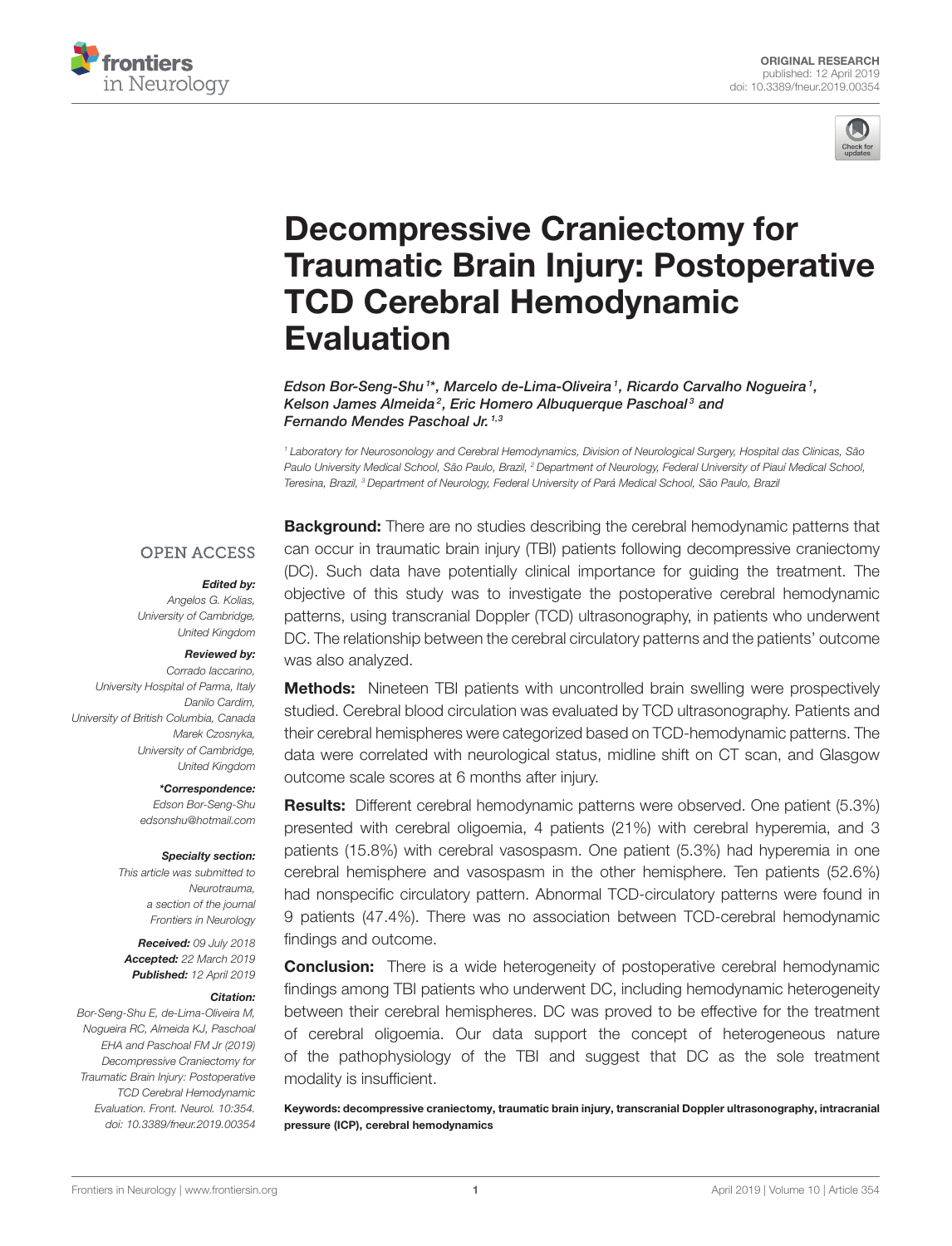## INTRODUCTION

Decompressive craniectomy (DC) may effectively decrease intracranial pressure (ICP) and increase cerebral perfusion pressure (CPP) in traumatic brain injury (TBI) patients with refractory elevated ICP [\(1,](#page-5-0) [2\)](#page-5-1). However, randomized controlled trials failed to disclose the efficacy of this procedure for improving these patients' neurological outcome [\(3,](#page-5-2) [4\)](#page-5-3). This means that ICP control to ensure CPP, as the sole treatment strategy, is not sufficient to achieve satisfactory therapeutic results in most cases. New research should focus on different pathophysiological mechanisms of posttraumatic brain swelling.

Transcranial Doppler (TCD) ultrasonography is a noninvasive and bedside method for real-time assessment of cerebral blood circulation. This technique is routinely used in clinical and scientific scenario [\(5](#page-5-4)[–8\)](#page-5-5).

To date, few studies have addressed the cerebral hemodynamic and metabolic effects of DC for uncontrolled elevation of ICP [\(2,](#page-5-1) [9](#page-5-6)[–15\)](#page-6-0). To our knowledge, there are no studies describing the different cerebral hemodynamic patterns that can occur in TBI patients following DC. Such data potentially have clinical importance, which justifies a study.

The aim of this study was to investigate the postoperative cerebral hemodynamic patterns, using TCD ultrasonography, in patients who underwent DC for uncontrolled intracranial hypertension and brain herniation syndrome. The relationship between the cerebral circulatory patterns and the patients' outcome was also evaluated.

### MATERIALS AND METHODS

#### Study Design and Patient Enrollment

A prospective study on the effects of DC on cerebral hemodynamics for traumatic brain injury (TBI) was conducted from January 1999 to September 2002, at the Hospital das Clinicas of the University of Sao Paulo Medical School. The enrollment criteria were TBI patients presenting with severe brain swelling for whom DC was indicated and in whom preoperative and postoperative TCD ultrasonography had been carried out. Exclusion criteria included penetrating TBI, Glasgow Coma Scale (GCS) score of 3 associated with bilaterally fixed and dilated pupils, and the lack of TCD ultrasonography evaluations. Multisystem trauma patients were not excluded. Participants were characterized in terms of demographic, clinical, and radiological variables. This study was approved by our research ethics committee (CAPPesq).

#### Patient Population

Nineteen patients met the inclusion criteria for this study. Their ages ranged from 17 to 63 years, with a mean age of 33  $\pm$ 14 years. There were 13 male and 6 female patients. Median admission GCS scores was 7, varying from 4 to 13. These patients were divided into two groups. The first group consisted of 9 patients with no focal lesions, in whom severe brain swelling and refractory signs of brain herniation led to DC. The second group was composed of 10 patients who presented with an expanding hematoma (contusion hemorrhage, extradural and/or subdural hematoma), which had been initially removed, and developed afterwards severe brain swelling. Twenty percent of patients had a hypotensive insult at hospital admission. Demographic, clinical, and imaging data for each patient were presented in our previous studies [\(10,](#page-5-7) [16\)](#page-6-1).

### General Management Protocol

Guidelines of the American College of Surgeons (Advanced Trauma Life Support) and of the American Association of Neurological Surgeons were adopted for the clinical e surgical management of the patients [\(10\)](#page-5-7). All patients with neurological deterioration underwent brain computerized tomography (CT) scans. ICP monitoring was not part of the study.

#### Indications for Surgical Decompression

DC was performed in patients with neurological deterioration and CT scans disclosing predominantly unilateral diffuse brain swelling associated with mass effect, a midline shift and/or obliteration of peri-mesencephalic cisterns. Neurological worsening was defined as a decrease in GCS score and/or unilaterally or bilaterally unresponsive and dilated pupils. Patients with persisting GCS score of 3 and/or bilaterally fixed and dilated pupils were not operated on. The surgical technique consisted of large hemicraniectomy with dural opening over the most swollen cerebral hemisphere.

### Evaluation of Cerebral Hemodynamics

TCD examinations were performed before surgery while the patient waited to go to the operating room, or while the surgical team prepared the patients in the operating room. Postoperative TCD examinations were obtained soon after the completion of incision closure and dressing, while the anesthesiologist prepared the patient in the operating room. Portable 2 MHz pulsed TCD equipment (Pioneer TC 2020 EME; Nicolet Biomedical, Madison, WI) was used to measure the blood velocities in the middle cerebral arteries (MCA) and the distal segment of the extracranial internal carotid arteries (ICA), respectively, via temporal and submandibular regions. TCD examinations were performed by an experienced sonographer (EBSS) using a hand-held technique. Monitoring of cerebral blood flow velocities for long periods of time was not performed. The TCD variables were the mean velocity (the time mean of the peak velocities over the course of four cardiac cycles) and the pulsatility index  $(PI = [systolic$ velocity–diastolic velocity]/mean velocity).

Systemic arterial blood pressure, body temperature, hematocrit, arterial blood carbon dioxide, and oxygen pressures were noted in each TCD examination.

### Definition of TCD Cerebral Circulatory Patterns

High MCA mean blood velocities can occur in both cerebral vasospasm and hyperemia. The Lindegaard ratio (LR), defined as the ratio of MCA mean blood velocity to the ipsilateral extracranial ICA mean blood velocity, can be used to discriminate cerebral vasospasm from hyperemia [\(17–](#page-6-2)[19\)](#page-6-3). For the calculation of the LR, MCA flow velocities were divided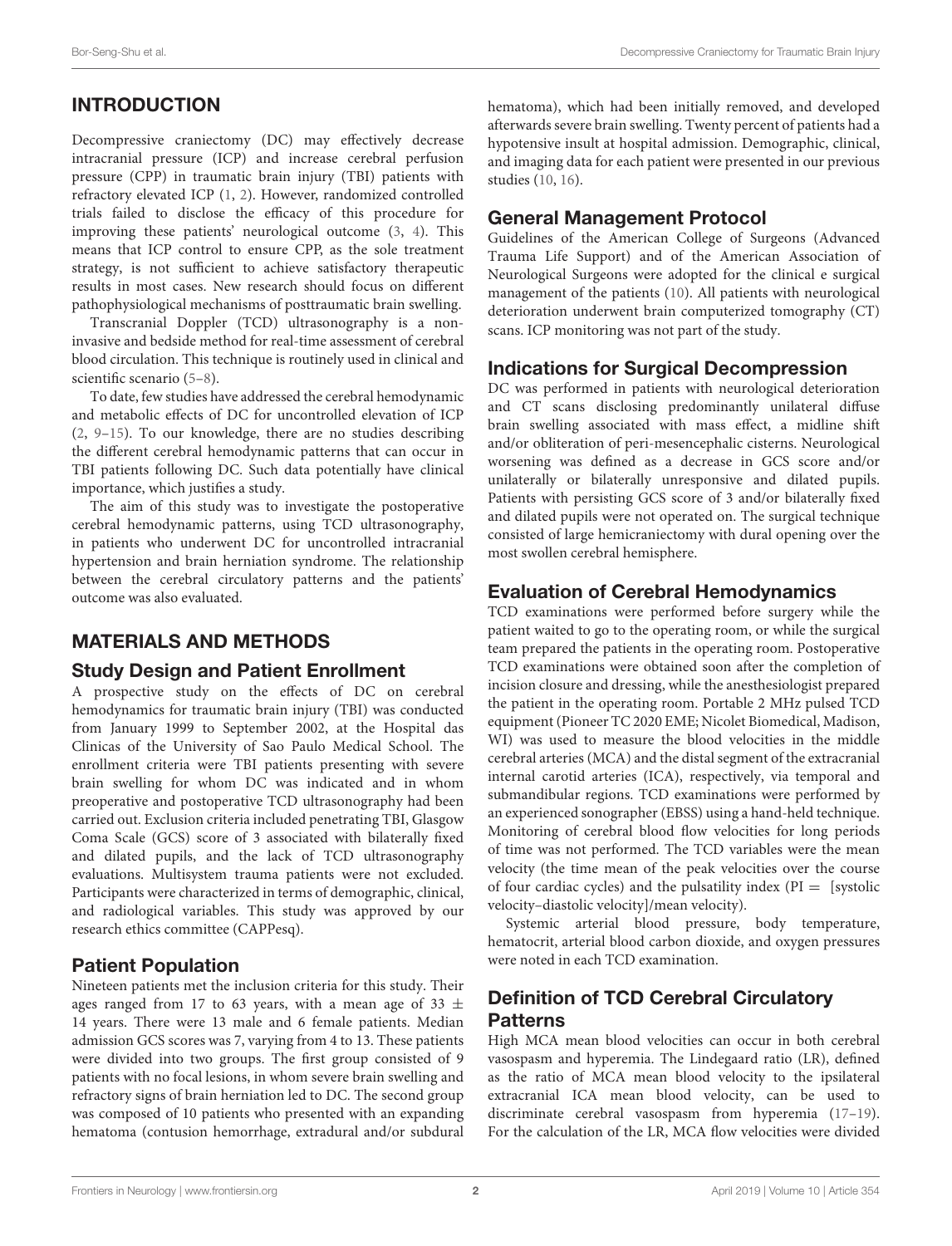by the ipsilateral extracranial ICA flow velocities. LR can improve the diagnostic accuracy of TCD in detecting cerebral vasospasm.

MCA mean blood velocities >100 cm/s along with LR <3 were considered as cerebral hyperemia, whereas MCA mean blood velocities <40 cm/s were defined as cerebral oligoemia. MCA mean blood velocities between 40 and 100 cm/s associated with LR <3 were considered as non-specific hemodynamic pattern. MCA mean blood velocities >100 cm/s in conjunction with LR >3 were considered as cerebral vasospasm (17-[19\)](#page-6-3).

#### Categorization of Patients by Cerebral Circulatory Patterns

Participants with hyperemia in both cerebral hemispheres, or hyperemia in one cerebral hemisphere and non-specific hemodynamic pattern in the contralateral hemisphere were defined as having cerebral hyperemia. In contrast, participants with oligoemia in both cerebral hemispheres, or oligoemia in one cerebral hemisphere and non-specific hemodynamic pattern in another hemisphere were considered as presenting cerebral oligoemia. Patients with hyperemia in one cerebral hemisphere and oligoemia in the contralateral hemisphere, as well as patients with cerebral vasospasm, were grouped separately.

#### Data Collection

Clinical data such as age, gender, accident date, time intervals from accident to hospital admission, and from admission to decompressive craniectomy, brain injury mechanisms, neurological examination (GCS score and pupil activity) at admission, prior to, and following brain decompression, midline brain structures shift, associated intracranial posttraumatic lesions, length of hospital stay, and outcome were extracted from our database.

#### Clinical Outcome

Glasgow Outcome Scale (GOS) score was determined for all patients approximately 6 months post-injury. Patients were assigned to one of the five categories: death, persistent vegetative state, severe disability, moderate disability, or good recovery. Patients with good recovery (GOS score of 5) or with moderate disability (GOS score of 4) were defined as presenting favorable outcome. Patients who were assigned to the severe disability (GOS score of 3) or to the persistent vegetative state (GOS score of 2) or those who died (GOS score of 1) were considered to have an unfavorable outcome.

#### Statistical Analysis

Results were expressed as means  $\pm$  standard deviations. The paired Student's t-test, Mann-Whitney U-test, the Wilcoxon rank-sum test, and the Fischer exact test were carried out. Spearman correlation coefficients were considered when appropriate. For all statistical tests, a difference was defined as significant when the probability value was <0.05.

#### RESULTS

### Cerebral Blood Flow Velocity Measurements and PI

Preoperative MCA mean blood velocity varied from 8 to 143 cm/s. The average mean blood flow velocities in the MCA were 53  $\pm$  38 and 51  $\pm$  26 cm/s, respectively, in the most swollen cerebral hemisphere and in the opposite side ( $p = 0.88$ ). The PI in the MCA ranged from 0.61 to 7.09. The average PI in the MCA was 1.85  $\pm$  1.56 in the most swollen cerebral hemisphere and 1.73  $\pm$ 1.36 in the opposite hemisphere.

Postoperative MCA mean blood velocities varied widely from 39 to 155 cm/s. The average mean blood velocities in the MCA were 94  $\pm$  and 76  $\pm$  16 cm/s, respectively, in the decompressed cerebral hemisphere and in the opposite side ( $p < 0.05$ ). The PI in the MCA ranged from 0.46 to 1.30; the average PI in the MCA was  $0.81 \pm 0.18$  in the decompressed cerebral hemisphere and  $0.86 \pm 0.22$  in the contralateral hemisphere.

Following DC, mean blood velocities increased, on average, from 53  $\pm$  38 to 94  $\pm$  33 cm/s in the MCA of the decompressed cerebral hemisphere ( $p < 0.01$ ), and from 51  $\pm$  26 to 76  $\pm$  16 cm/s on the contralateral side ( $p < 0.01$ ), whereas PI decreased, on average, from 1.85  $\pm$  1.56 to 0.81  $\pm$  0.18 in the MCA of the decompressed cerebral hemisphere ( $p < 0.01$ ), and from 1.73  $\pm$ 1.36 to  $0.86 \pm 0.22$  on the contralateral side ( $p < 0.01$ ) (**[Table 1](#page-2-0)**).

#### Classification of Patients and the Cerebral Hemispheres by Hemodynamic Patterns

Prior to DC, 10 patients (52.7%) presented cerebral oligoemia, 3 patients (15.8%) fulfilled the criteria for cerebral hyperemia, and 6 patients (31.5%) were assigned to have non-specific circulatory pattern (**[Table 2](#page-2-1)**). Abnormal circulatory patterns were found in 13 patients (68.5%).

Considering only the most swollen cerebral hemisphere, 10 patients (52.6%) had cerebral oligoemia, 7 patients (36.9%)

<span id="page-2-0"></span>TABLE 1 | Cerebral blood flow velocity and pulsatility index before and after decompressive craniectomy.

| Variable          | Side         | Preop            | Postop           | P-value  |  |
|-------------------|--------------|------------------|------------------|----------|--|
| Flow velocity     | Decompressed | $53 \pm 38$ cm/s | $94 \pm 33$ cm/s | p < 0.01 |  |
| Flow velocity     | Opposite     | $51 \pm 26$ cm/s | $76 \pm 16$ cm/s | p < 0.01 |  |
| Pulsatility index | Decompressed | $1.85 + 1.56$    | $0.81 \pm 0.18$  | p < 0.01 |  |
| Pulsatility index | Opposite     | $1.73 + 1.36$    | $0.86 \pm 0.22$  | p < 0.01 |  |

<span id="page-2-1"></span>**TABLE 2** | Number of patients according to cerebral circulatory patterns before and after decompressive craniectomy.

| <b>Circulatory patterns</b> | <b>Before craniectomy</b> | After craniectomy |  |  |
|-----------------------------|---------------------------|-------------------|--|--|
| Oligoemia                   | 10 (52.7%)                | $1(5.3\%)$        |  |  |
| Hyperemia                   | $3(15.8\%)$               | $4(21.0\%)$       |  |  |
| Non-specific                | 6(31.5%)                  | 10 (52.6%)        |  |  |
| Vasospasm                   |                           | $3(15.8\%)$       |  |  |
| Hyperemia / Vasospasm       |                           | 1(5.3%)           |  |  |
| Total                       | 19 (100%)                 | 19 (100%)         |  |  |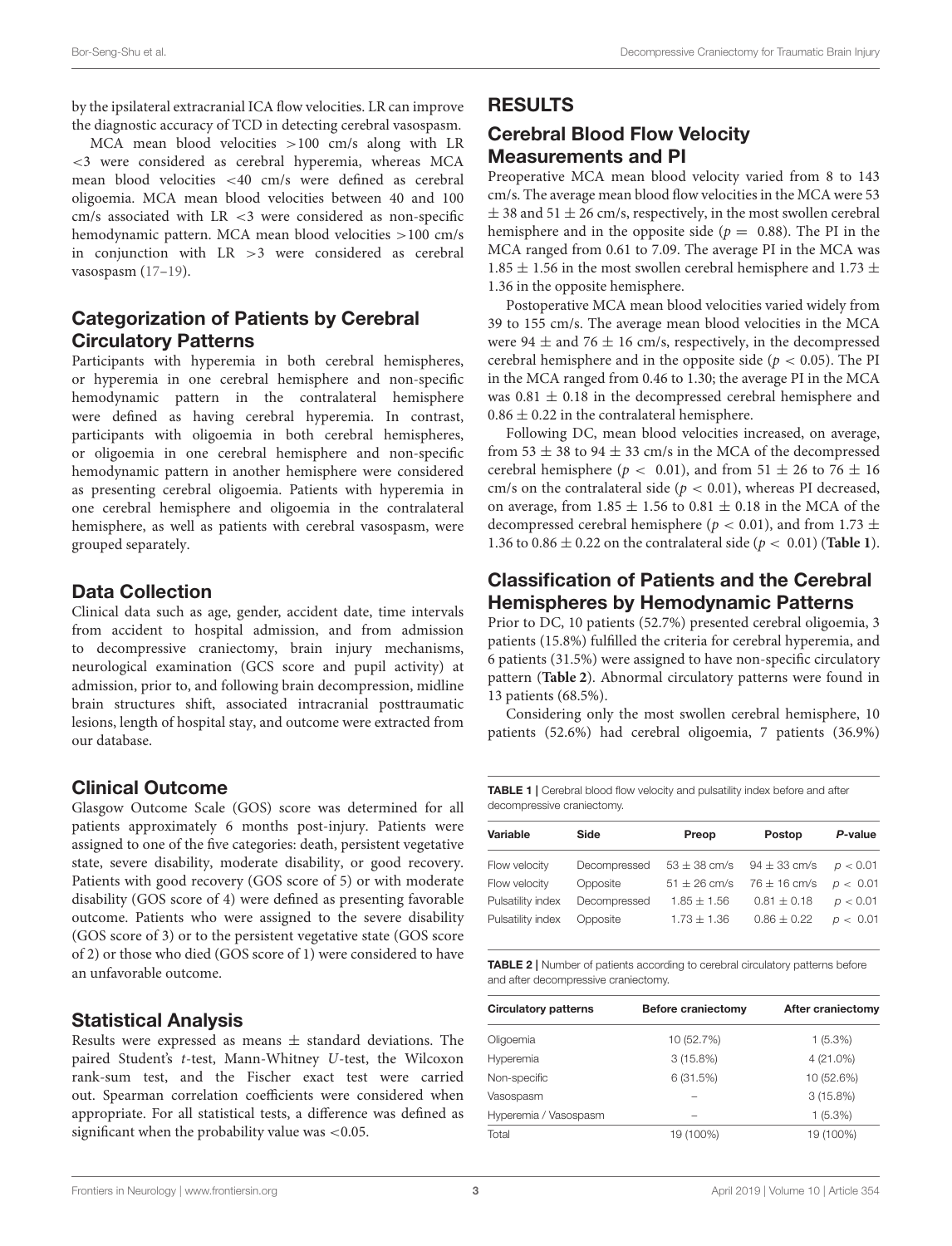presented non-specific hemodynamic pattern, and 2 patients (10.5%) had cerebral hyperemia. In the contralateral side  $(N = 17)$ , 3 patients (17.6%) presented cerebral oligoemia, 13 patients (76.5%) showed non-specific hemodynamic pattern, and 1 patient (5.9%) had cerebral hyperemia (**[Table 3](#page-3-0)**). Abnormal circulatory patterns were more frequent in the most swollen cerebral hemisphere than in the opposite hemisphere (respectively, 63.1 vs. 23.5%).

After DC, 1 patient (5.3%) was found to present cerebral oligoemia, 4 patients (21%) fulfilled the criteria for cerebral hyperemia, and 3 patients (15.8%) were assigned to have cerebral vasospasm. One patient (5.3%) was classified as having hyperemia in one cerebral hemisphere and vasospasm in the contralateral hemisphere. Ten patients (52.6%) showed to have non-specific circulatory pattern (**[Table 2](#page-2-1)**). Abnormal TCDcirculatory patterns were found in 9 patients (47.4%).

In the decompressed cerebral hemisphere, no patient had cerebral oligoemia, 11 patients (58%) presented nonspecific hemodynamic pattern, 4 patients (21%) had cerebral hyperemia, and 4 patients (21%) were found to have cerebral vasospasm. In the contralateral side  $(N = 17)$ , 1 patient (5.9%) presented cerebral oligoemia, 15 patients (88.2%) had non-specific hemodynamic pattern, and 1 patient (5.9%) showed to have cerebral hyperemia (**[Table 3](#page-3-0)**). Abnormal circulatory patterns were more frequently encountered in the most swollen cerebral hemisphere than in the opposite hemisphere (42 vs. 11.8%, respectively).

#### Clinical and Cerebral Hemodynamic Variables and Neurological Outcome

There was an inverse correlation between midline brain structures shift and GOS scores at 6 months post-injury  $(r = -0.46, p < 0.05)$ . Also, the time interval from hospital admission to DC was inversely correlated with the degree of cerebral blood flow (CBF) velocity increase after surgical decompression ( $r = -0.50$ ,  $p < 0.05$ ) (**[Table 4](#page-3-1)**). There was no correlation between postoperative cerebral circulatory responses and other clinical and imaging variables such as preoperative GCS score, GOS scores at 6 months post-injury, and neurological recovery based on favorable (good recovery and moderate disability) and unfavorable outcome (severe disability, vegetative state, or death) at 6 months follow-up.

#### **DISCUSSION**

#### Role of Surgical Decompression

DC was proved to be effective for the treatment of cerebral oligoemia. Prior to surgery, more than a half of our patients (52.7%) had hemodynamic pattern of cerebral oligoemia (16) while only 5% of them (5.3%) after surgery. This finding can be explained by the decompressive effects of this surgery, which consist of reduction of ICP and increase of CPP, CBF, cerebral microvascular perfusion, and brain tissue oxygenation [\(1,](#page-5-0) [2,](#page-5-1) [12](#page-5-8)[–15,](#page-6-0) [20\)](#page-6-4). It is important to emphasize that these effects does not necessarily lead to cerebral hemodynamic improvement. In our cases, despite all these decompressive

| Circulatory patterns |                            | Before surgery                       | After surgery                              |                                      |  |
|----------------------|----------------------------|--------------------------------------|--------------------------------------------|--------------------------------------|--|
|                      | Most swollen<br>hemisphere | Contralateral cerebral<br>hemisphere | <b>Decompressed</b><br>cerebral hemisphere | Contralateral cerebral<br>hemisphere |  |
| Oligoemia            | 10 (52.6%)                 | 3(17.6%)                             |                                            | $1(5.9\%)$                           |  |
| Hyperemia            | 2(10.5%)                   | $1(5.9\%)$                           | 4(21%)                                     | $1(5.9\%)$                           |  |
| Non-specific         | 7 (36.9%)                  | 13 (76.5%)                           | 11 (58%)                                   | 15 (88.2%)                           |  |
| Vasospasm            | 0                          | 0                                    | 4 (21%)                                    | 0                                    |  |
| Total                | 19 patients (100%)         | 17 patients (100%)                   | 19 patients (100%)                         | 17 patients (100%)                   |  |

<span id="page-3-0"></span>TABLE 3 | Circulatory patterns in the most swollen cerebral hemisphere and in the opposite hemisphere before and after decompressive craniectomy.

<span id="page-3-1"></span>TABLE 4 | Correlation between neurological outcome and clinical variables and between postoperative cerebral hemodynamic changes and clinical variables\*.

|                                 | 6-Months GOS |             | <b>CBFV</b> increase<br>decompressed side |             | <b>CBFV</b> increase<br>opposite side |             |
|---------------------------------|--------------|-------------|-------------------------------------------|-------------|---------------------------------------|-------------|
|                                 | P-value      | Correlation | P-value                                   | Correlation | P-value                               | Correlation |
| Age                             | 0.319        | $-0.242$    | 0.29                                      | $-0.256$    | 0.556                                 | $-0.154$    |
| Sex                             | 0.574        | 0.138       | 0.801                                     | $-0.062$    | 0.802                                 | $-0.066$    |
| Interval Ad-DC                  | 0.129        | 0.598       | 0.028                                     | $-0.503$    | 0.03                                  | $-0.527$    |
| Preoperative GCS                | 0.113        | 0.375       | 0.301                                     | 0.251       | 0.472                                 | 0.187       |
| Midline shift                   | 0.044        | $-0.466$    | 0.651                                     | $-0.111$    | 0.27                                  | 0.284       |
| CBFV increase decompressed side | 0.113        | 0.645       |                                           |             |                                       |             |
| CBFV increase opposite side     | 0.158        | 0.545       |                                           |             |                                       |             |

\*Interval Ad—DC, interval between hospital admission and decompressive craniectomy; GCS, Glasgow coma scale; CBFV, cerebral blood flow velocity; GOS, Glasgow outcome scale.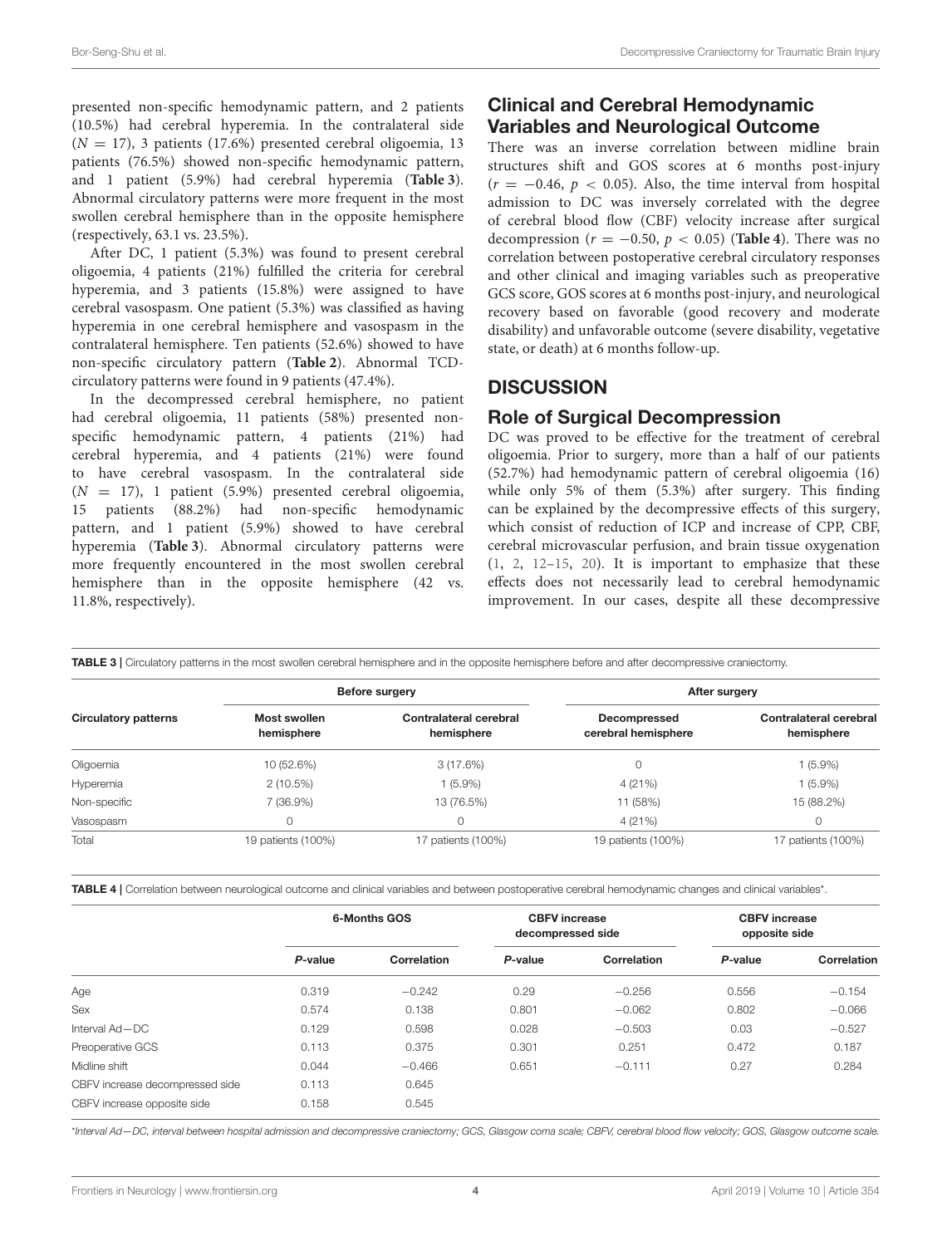effects, almost half of the patients (47.4%) still had cerebral hemodynamic disturbances, potentially requiring postoperative cerebral hemodynamic monitoring, and possibly measures of cerebral hemodynamic control.

#### Clinical Implications

Modern principles on CBF management in TBI patients recommend avoiding states of severe cerebral hyperemia and oligoemia [\(10,](#page-5-7) [16,](#page-6-1) [21\)](#page-6-5). The former may result in cerebral blood volume rise, vasogenic edema enhancement, and the risk of intracerebral hemorrhage, while the latter may lead to cerebral ischemia and infarction. Both hemodynamic states can aggravate cerebral swelling and raised ICP. Therefore, the systemic and cerebral hemodynamic management should aim at adequate CBF, preferably coupled with metabolism, avoiding severe cerebral hyperemia, and oligoemia.

Methodically, causes of cerebral hyperemia (anemia, hypercapnia, arterial hypertension, hypervolemia, increased cardiac output, and cerebral metabolic crisis, drugs that induce microvascular dilation, etc.) must be investigated and treated if indicated. On the other hand, causes of cerebral oligoemia (hypocapnia, arterial hypotension, hypovolemia, dehydration, decreased cardiac output, raised ICP, drugs that induce microvascular constriction, among others) must be considered and corrected if possible. Factors that intensify cerebral metabolic activity (seizures and fever) must be avoided and treated, irrespective of the cerebral hemodynamic status, whether hyperemia or oligoemia, because such factors increase the energy requirement in the brain, worsening the uncoupling between cerebral blood flow and metabolism in cases of cerebral ischemia and/or the uncoupling between cerebral energetic need and brain energy production in cases of non-ischemic metabolic crisis due to mitochondrial dysfunction [\(22,](#page-6-6) [23\)](#page-6-7). Cerebral oligoemia detected in our patients was not associated with significant arterial blood hypotension. During TCD examinations, factors that can cause low CBF velocity, such as suboptimal angle of insonation, arterial hypotension, arterial hypocapnia and intracranial hypertension must be considered and ruled out.

Recent papers disclosed that metabolic crisis in TBI patients undergoing DC cannot be explained only by cerebral ischemia [\(11,](#page-5-9) [13,](#page-6-8) [22–](#page-6-6)[24\)](#page-6-9). Some patients showed to have non-ischemic metabolic crisis characterized by impairment of oxidative phosphorylation in mitochondria, leading to failure of brain energy production. Therefore, there are hyperactivity of anaerobic metabolism pathway, failure of brain energy metabolism, and aggravation of cerebral swelling. The brain energetic failure associated with mitochondrial dysfunction triggers the cascade of free radical production, necrosis and apoptosis [\(11\)](#page-5-9). A higher prevalence of mitochondrial dysfunction and ischemic episodes was reported in unfavorable outcome patients [\(11\)](#page-5-9), reinforcing the importance of controlling both the cerebral hemodynamics and metabolism.

Non-ischemic metabolic crisis causes cerebral tissue acidosis due to anaerobic metabolism, despite high levels of tissue oxygen; as a consequence, microvascular paresis can occur leading to decrease in cerebrovascular resistance, impairment of cerebral autoregulation and hyperemia [\(12,](#page-5-8) [22,](#page-6-6) [23,](#page-6-7) [25\)](#page-6-10). A recent review disclosed association between intracranial hypertension and dysfunction of cerebral autoregulation, which can persist after DC [\(26\)](#page-6-11). The impairment of cerebral autoregulation can reduce the arterial blood pressure threshold needed to maintain suitable CBF [\(27\)](#page-6-12).

Our results are important for guiding the intensive management of these patients. One patient from our series presented with hemodynamic pattern suggestive of cerebral hyperemia in one hemisphere and vasospasm in the other hemisphere. Therapeutic management of these patients may be challenging, chiefly if both hyperemia and vasospasm are severe. Arterial blood pressure augmentation therapy or surgical decompression for treating cerebral oligoemia may not be suitable for the hyperemic hemisphere; in contrast, measures for decreasing cardiac output may worsen ischemia in the oligoemic cerebral hemisphere. Such patients should be monitored closely with multimodal fashion to achieve a middle ground whereby correction of cerebral hypoperfusion does not cause significant worsening of contralateral cerebral hyperemia [\(28\)](#page-6-13). It is worth stressing that traumatic intracranial expanding lesions and/or disturbed cerebrospinal fluid circulation contribute to the formation of pressure gradients in the intracranial space [\(29,](#page-6-14) [30\)](#page-6-15), such as interhemispheric supratentorial pressure gradients [\(31\)](#page-6-16), as well as to the hemispheric asymmetry of the pressure autoregulation [\(32\)](#page-6-17) and critical closing pressure [\(33\)](#page-6-18). Along with cerebral vasospasm, these pathophysiological events can explain, in part, our findings of cerebral hemodynamic heterogeneity, including heterogeneity between the cerebral hemispheres.

### Cerebral Hemodynamic Changes and **Outcome**

The data of the present study failed to show correlation between cerebral hemodynamics and clinical outcome. This does not mean that those correlations cannot exist. However, the statistical analysis revealed a significant inverse correlation between midline brain structures shift and GOS at 6 months after injury, suggesting that the greater the midline shift, the worse the clinical outcome. Also, a significant inverse correlation was found between the time interval from hospital admission to DC and cerebral hemodynamic changes after DC, indicating that the longer the time interval, the lower the degree of postoperative CBF velocity increases. Both facts can reinforce the idea that DC should be indicated early or, at least, should not be indicated too late.

#### Limitations

This study has a number of caveats, mainly related to small sample size, possibility of type II error, and difficulties in obtaining serial TCD examinations and clinical data (from mechanical ventilation, sedation, vasopressors, intracranial pressure, cerebral metabolic, and electrical activity, neurological status, among others). Future studies should devise protocols that can investigate the temporal course of cerebral hemodynamics for each patient, and the impact of TCD results on guiding the treatment. Other limitations include the lack of data about the number of patients and the respective reasons for their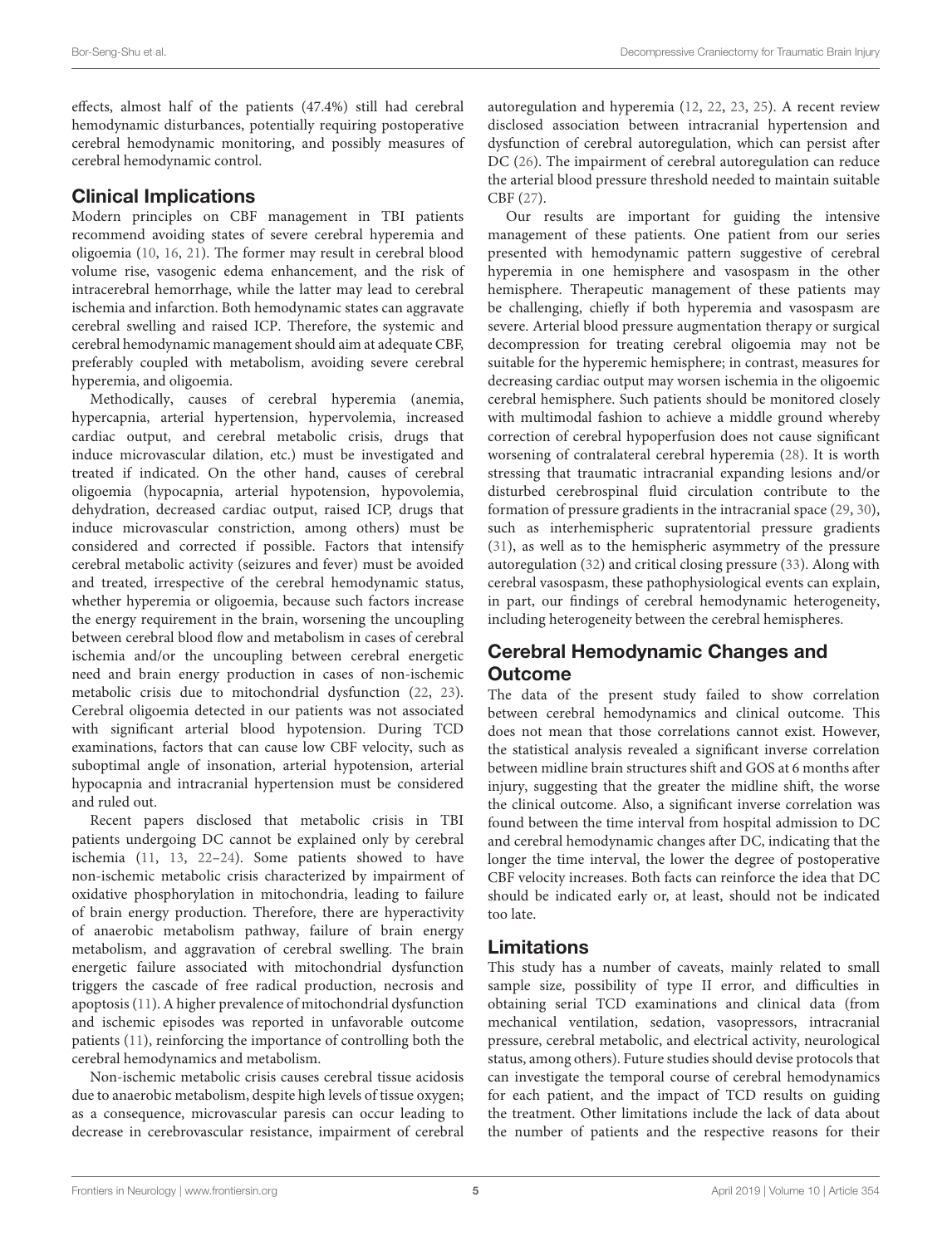exclusions during the recruitment process and the lack of sample size estimation in the planning of this research; the latter may limit the interpretation of the findings related to the correlation between cerebral hemodynamic patterns and clinical outcome. It should be noted that to date there are no data on this subject in the literature that can be used to calculate the sample size.

Concerning the MCA blood velocity threshold for vasospasm detection, flow velocities  $>140$  cm/s can be more appropriate, however the higher the blood velocity, the lower the TCD sensitivity. Taking this into account, both flow velocities >100  $cm/s$  and  $LR > 3$  were adopted in this study. The latter can improve the diagnostic discrimination between cerebral hyperemia and vasospasm.

Although little discussed, the diameter of MCA depends on factors such as blood pressure in the vessel lumen, intracranial pressure, and intrinsic vessel wall properties, among others. This means that the diameter of MCA may change following DC, making the interpretation of TCD results more difficult.

#### **CONCLUSION**

DC leads to increase in CBF velocity and decrease in PI, indicating reduction in ICP. Our results showed a marked heterogeneity of postoperative cerebral hemodynamic findings among TBI patients with uncontrolled brain swelling who underwent DC, including hemodynamic heterogeneity between their cerebral hemispheres. DC was proved to be effective for the treatment of cerebral oligoemia. Not surprisingly, previous studies on TBI demonstrated cerebral heterogeneity in terms of circulation, pressure autoregulation, critical closing pressure, oxygenation, and metabolism [\(2,](#page-5-1) [16,](#page-6-1) [34\)](#page-6-19). Our data reinforces the concept of heterogeneous nature of the TBI pathophysiology and suggest that DC as the sole treatment modality is insufficient. The combination of therapies (for

#### **REFERENCES**

- <span id="page-5-0"></span>1. Bor-Seng-Shu E, Figueiredo EG, Amorim RL, Teixeira MJ, Valbuza JS, de Oliveira MM, et al. Decompressive craniectomy: a meta-analysis of influences on intracranial pressure and cerebral perfusion pressure in the treatment of traumatic brain injury. J Neurosurg. (2012) 117:589–96. doi: [10.3171/2012.6.JNS101400](https://doi.org/10.3171/2012.6.JNS101400)
- <span id="page-5-1"></span>2. Bor-Seng-Shu E, Figueiredo EG, Fonoff ET, Fujimoto Y, Panerai RB, Teixeira MJ. Decompressive craniectomy and head injury: brain morphometry, ICP, cerebral hemodynamics, cerebral microvascular reactivity, and neurochemistry. Neurosurg Rev. (2013) 36:361–70. doi: [10.1007/s10143-013-0453-2](https://doi.org/10.1007/s10143-013-0453-2)
- <span id="page-5-2"></span>3. Hutchinson PJ, Kolias AG, Timofeev IS, Corteen EA, Czosnyka M, Timothy J, et al. Trial of decompressive craniectomy for traumatic intracranial hypertension. N Engl J Med. (2016) 375:1119–30. doi: [10.1056/NEJMoa1605215](https://doi.org/10.1056/NEJMoa1605215)
- <span id="page-5-3"></span>4. Cooper DJ, Rosenfeld JV, Murray L, Arabi YM, Davies AR, D'Urso P, et al. Decompressive craniectomy in diffuse traumatic brain injury. N Engl J Med. (2011) 364:1493–502. doi: [10.1056/NEJMoa1102077](https://doi.org/10.1056/NEJMoa1102077)
- <span id="page-5-4"></span>5. Caldas JR, Panerai RB, Haunton VJ, Almeida JP, Ferreira GS, Camara L, et al. Cerebral blood flow autoregulation in ischemic heart failure. Am J Physiol Regul Integr Comp Physiol. (2017) 312:R108–13. doi: [10.1152/ajpregu.00361.2016](https://doi.org/10.1152/ajpregu.00361.2016)
- 6. Mazzucco S, Diomedi M, Qureshi A, Sainati L, Padayachee ST. Transcranial Doppler screening for stroke risk in children with

instance, surgical decompression associated with the control of both CBF and metabolism) can potentially improve patients' outcomes. For the future, patients should be monitored in terms of ICP, cerebral hemodynamics and metabolism to allow individually planned treatments. In clinical practice, the identification of different cerebral hemodynamic and metabolic patterns and their significances may be useful for determining specific therapeutic strategies. TCD can be more used as a bedside monitoring method due to its low cost, non-invasiveness, wide availability, and relatively short time of examination. Unfortunately, this diagnostic tool depends on the operator skill to obtain and interpret the cerebral hemodynamic data, and does not directly quantify the CBF, but only its velocity. The finding of cerebral hemodynamic heterogeneity in severe TBI requires more TCD studies on this issue to have more practical clinical experience.

#### ETHICS STATEMENT

This study was carried out in accordance with the recommendations of Hospital das Clinicas of the University of Sao Paulo Medical School research ethics committee (CAPPesq) with written informed consent from all subjects. All subjects gave written informed consent in accordance with the Declaration of Helsinki. The protocol was approved by the CAPP.

#### AUTHOR CONTRIBUTIONS

EB-S-S contributed conception and design of the study. EB-S-S, Md-L-O, RN, KA, EP, and FP collected the clinical data. EB-S-S wrote the first draft of the manuscript after discussions with Md-L-O, RN, KA, EP, and FP wrote some of the methods part. All authors contributed to manuscript revision, read, and approved the submitted version.

sickle cell disease: a systematic review. Int J Stroke. (2017) 12:580–8. doi: [10.1177/1747493017706189](https://doi.org/10.1177/1747493017706189)

- 7. Chang JJ, Tsivgoulis G, Katsanos AH, Malkoff MD, Alexandrov AV. Diagnostic accuracy of transcranial doppler for brain death confirmation: systematic review and meta-analysis. AJNR. (2016) 37:408–14. doi: [10.3174/ajnr.A4548](https://doi.org/10.3174/ajnr.A4548)
- <span id="page-5-5"></span>8. Sharma VK, Wong KS, Alexandrov AV. Transcranial Doppler. Front Neurol Neurosci. (2016) 40:124–40. doi: [10.1159/000448309](https://doi.org/10.1159/000448309)
- <span id="page-5-6"></span>9. Amorim RL, Bor-Seng-Shu E, Gattas SG, Paiva W, de Andrade AF, Teixeira MJ. Decompressive craniectomy and cerebral blood flow regulation in head injured patients: a case studied by perfusion CT. J Neuroradiol J Neuroradiol[. \(2012\) 39:346–9. doi: 10.1016/j.neurad.2012.](https://doi.org/10.1016/j.neurad.2012.02.006) 02.006
- <span id="page-5-7"></span>10. Bor-Seng-Shu E, Hirsch R, Teixeira MJ, De Andrade AF, Marino R Jr. Cerebral hemodynamic changes gauged by transcranial Doppler ultrasonography in patients with posttraumatic brain swelling treated by surgical decompression. J Neurosurg. (2006) 104:93–100. doi: [10.3171/jns.2006.104.1.93](https://doi.org/10.3171/jns.2006.104.1.93)
- <span id="page-5-9"></span>11. Gupta D, Singla R, Mazzeo AT, Schnieder EB, Tandon V, Kale SS, et al. Detection of metabolic pattern following decompressive craniectomy in severe traumatic brain injury: a microdialysis study. Brain Injury. (2017) 31:1660–6. doi: [10.1080/02699052.2017.1370553](https://doi.org/10.1080/02699052.2017.1370553)
- <span id="page-5-8"></span>12. Ho CL, Wang CM, Lee KK, Ng I, Ang BT. Cerebral oxygenation, vascular reactivity, and neurochemistry following decompressive craniectomy for severe traumatic brain injury. J Neurosurg. (2008) 108:943–9. doi: [10.3171/JNS/2008/108/5/0943](https://doi.org/10.3171/JNS/2008/108/5/0943)